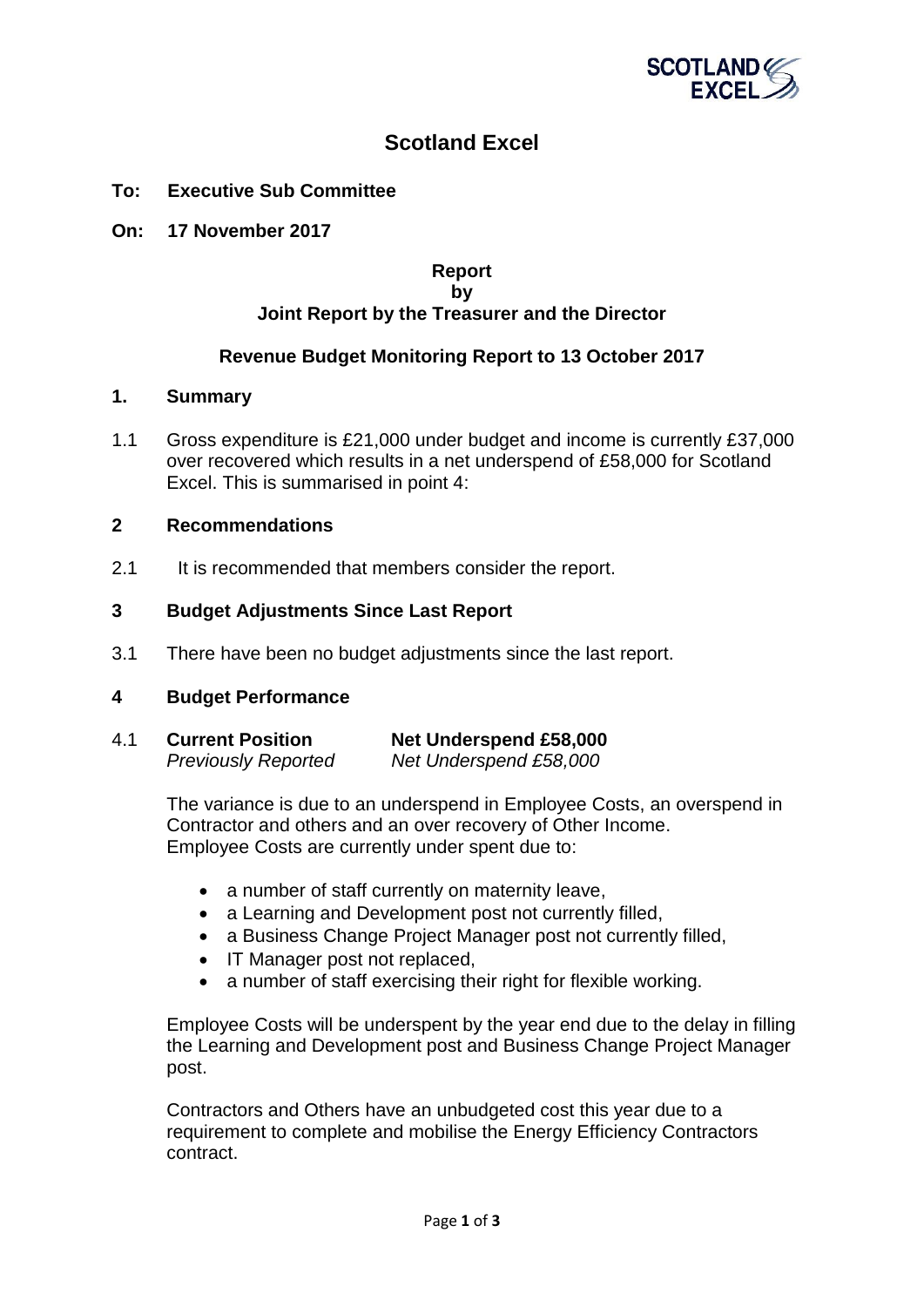The over recovery of Other Income relates to additional funding received from Invest in Renfrewshire for support of the graduate intern scheme and also from the income received for the costs that were awarded by the court when Scotland Excel were successful in defending a legal challenge.

All projects are currently projected to break even.

## 4.2 **Projected Year End Position**

The projected year end position shows a draw down from the general reserve of £116,000 which is £50,000 less than the approved draw down. This is due to the income received from the Legal case and the delay in filling vacancies.